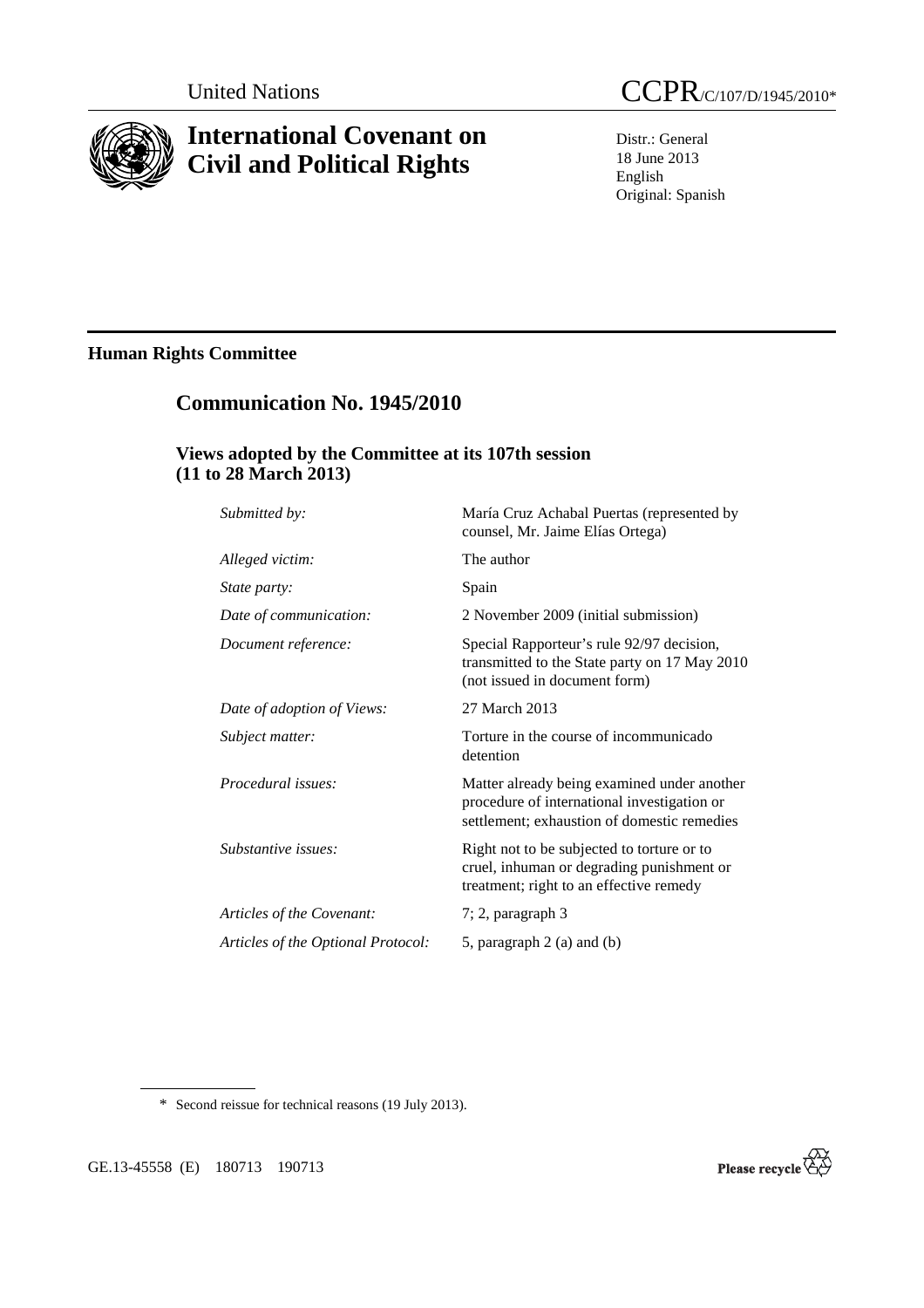### **Annex**

### **Views of the Human Rights Committee under article 5, paragraph 4, of the Optional Protocol to the International Covenant on Civil and Political Rights (107th session)**

concerning

### **Communication No. 1945/2010**\*

| Submitted by:          | María Cruz Achabal Puertas (represented by<br>counsel, Mr. Jaime Elías Ortega) |
|------------------------|--------------------------------------------------------------------------------|
| Alleged victim:        | The author                                                                     |
| State party:           | Spain                                                                          |
| Date of communication: | 2 November 2009 (initial submission)                                           |

*The Human Rights Committee*, established under article 28 of the International Covenant on Civil and Political Rights,

*Meeting* on 27 March 2013,

*Having concluded* its consideration of communication No. 1945/2010 submitted to the Human Rights Committee on behalf of Ms. Maria Cruz Achabal Puertas under the Optional Protocol to the International Covenant on Civil and Political Rights,

*Having taken into account* all the written information made available to it by the author of the communication and the State party,

*Adopts* the following:

### **Views under article 5, paragraph 4, of the Optional Protocol**

1. The author of the communication is Ms. Maria Cruz Achabal Puertas, a Spanish national born on 16 October 1961. She claims to be the victim of a violation by Spain of her rights under article 10, paragraph 1, of the Covenant. She is represented by counsel.<sup>1</sup>

<sup>\*</sup> The following members of the Committee participated in the examination of the present communication: Mr. Yadh Ben Achour, Mr. Lazhari Bouzid, Mr. Cornelis Flinterman, Mr. Yuji Iwasawa, Mr. Kheshoe Parsad Matadeen, Ms. Iulia Antoanella Motoc, Mr. Gerald L. Neuman, Sir Nigel Rodley, Mr. Victor Manuel Rodríguez-Rescia, Mr. Fabián Omar Salvioli, Ms. Anja Seibert-Fohr, Mr. Yuval Shany, Mr. Konstantine Vardzelashvili and Ms. Margo Waterval. The texts of two individual opinions are appended to the Views. One has been signed by the Committee members Mr. Yuji Iwasawa, Ms. Iulia Antoanella Motoc, Mr. Gerald L. Neuman, Ms. Anja Seibert-Fohr, Mr. Yuval Shany and Mr. Konstantine Vardzelashvili. The other has been signed by Mr. Cornelis Flinterman and Mr. Fabián Omar Salvioli. 1

The Optional Protocol entered into effect for Spain on 25 April 1985. At the time of ratification Spain made the following reservation: "The Spanish Government accedes to the Optional Protocol to the International Covenant on Civil and Political Rights, on the understanding that the provisions of article 5, paragraph 2, of that Protocol mean that the Human Rights Committee shall not consider any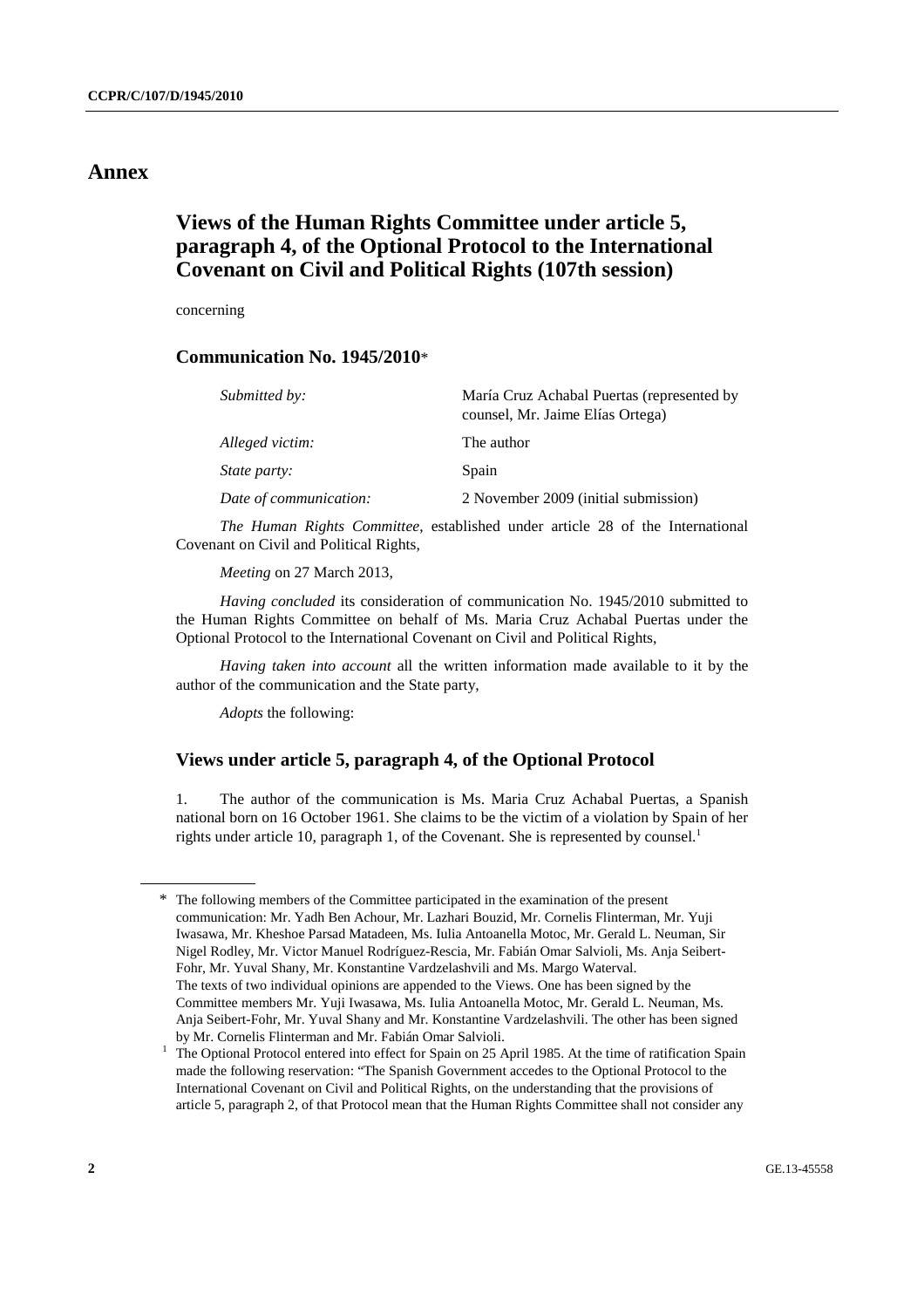#### **The facts as presented by the author**

2.1 At around 2.30 a.m. on 7 June 1996, a group of approximately 15 police officers went to the author's home in Bilbao and, following a thorough search, arrested her on suspicion of belonging to an armed group. She was driven to the La Salve police station where they took her fingerprints, photographed her and took away her possessions. The same night, she was driven to the Civil Guard Headquarters in Madrid. In the course of the journey, during which she was crouched and blindfolded, she was punched and subjected to threats including that of enforced disappearance. On arrival, they made her pass through a kind of tunnel in which they began to beat her about the head, making such comments as "You're not leaving here alive" and "You've reached the end". The author remained blindfolded until she arrived at a prison cell. Some minutes later they put a black hood on her head and she was taken to a room where, with shouting and shoves, several police officers put pressure on her to confess.

2.2 There were several interrogation sessions of this sort, in which she received blows to the head, was insulted and threatened with sexual abuse, interspersed with brief periods in a cell. On one occasion, she was subjected to an attempted rape, which caused her to lose consciousness. After a while and still wearing the hood, she was taken to a forensic medical examiner, having been threatened beforehand not to speak of the treatment that she had received. On her return to the cell, she was told that her husband had been arrested and that he had already made a statement. Back in the interrogation room, they told her that her daughter had been arrested and that she was on the same premises and was going to be questioned. Pressure was placed on the author, to the point where they made her believe that her daughter was in the cells and she even believed that she could hear her crying and could see black t-shirts and a pair of shorts similar to ones belonging to her daughter. They also told her that they were going to sexually abuse her daughter. She was taken to see the medical examiner a second time, whom she told she had suffered a panic attack and had experienced difficulty breathing. The pressure with regard to her daughter and the interrogation continued, with the result that the author answered the officers' questions in the way they wanted her to. She was given some pages to read and told that they would form her statement, incriminating the persons named in them. Later they told her that she was to make her statement before a court-appointed lawyer and that, if she did not read the statement as written or if she reported her ill-treatment, her daughter would pay the consequences. When they told her this, they half opened a door so that she could see the black shoes and trousers similar to those belonging to her daughter and she thought she could hear her daughter crying. This is how she made her first statement before a person they told her was a court-appointed lawyer, another person who took notes, another who asked her questions and one other person. The insults and threats continued after this session and the author was taken to see the forensic medical examiner again, whom she told she continued to suffer severe panic attacks.

2.3 Following further interrogations in the presence of another court-appointed lawyer and more threats, she was taken to the National High Court. There, she endorsed her statements and did not report the torture she had suffered. From there she was transferred to Carabanchel Detention Centre where she was held until February 1997. During her time in the Centre, the medical services noted that she suffered from panic attacks, nightmares and night terrors and was exhibiting signs of gradual deterioration. On 11 February 1997, she was transferred to Nanclares de la Oca Detention Centre. Medical reports from this prison state that she suffered from panic attacks, anxiety, tachycardia and difficulty sleeping and

communication from an individual unless it has ascertained that the same matter has not been or is not being examined under another procedure of international investigation or settlement."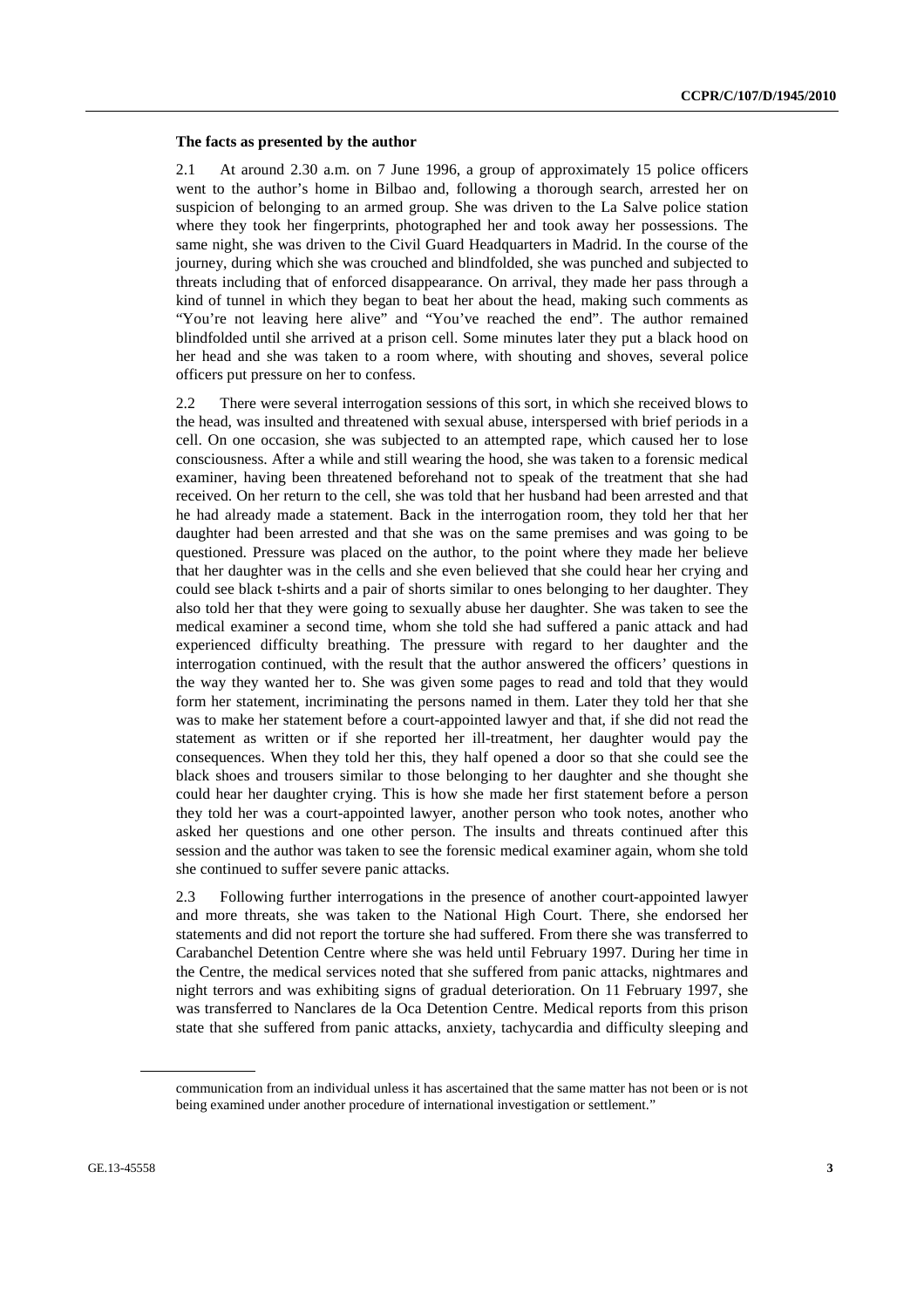on several occasions during these panic attacks she recalled what had happened in the police station.

2.4 Owing to her deteriorating health, in April 1997 she was admitted to Santiago Apóstol Hospital in Vitoria-Gasteiz, where she stayed for several weeks and was diagnosed with post-traumatic stress disorder and severe depression. A psychiatric report produced by the hospital, dated 2 May 1997, states that, inter alia, "she has suffered a number of panic attacks during her hospitalization ... which have ended in fainting episodes ... These episodes appear to have been triggered by stimuli that reminded her of her trauma, such as being led through a basement corridor to the radiology department, being asked to tell us about the events that triggered these episodes or receiving certain visits/news". The report concludes: "even though we have only her testimony as evidence, given the consistency of her account and the objective assessment of her symptoms when she was admitted, we rule out the possibility that the disorder is simulated. She is suffering a series of continual stresses that remind her of her trauma, such as her time in prison and custody, which have led to the self-perpetuation of her symptoms ... The absence of a personality disorder or a previous psychiatric history is also noteworthy, although it is probable that the problems that the patient has suffered (economic and family problems and difficulties in her everyday life and her work ...) have acted as predisposing factors with regard to her current disorder."

2.5 On 13 June 1997, the author was released on bail. In July 1997, she was examined at the Ercilla Mental Health Centre in Bilbao. On 4 November 1997, Dr A.C.A., the Director of the Centre, produced a report in which he wrote that the author had no previous personal psychiatric history but was suffering from chronic post-traumatic stress disorder owing to her detention in June 1996 by the Civil Guard. The report states that "the patient's psychological suffering is consistent with the testimony described and with the logic of abuse, painting a sinister picture, both in the present as in the future, since her emotional balance and interpersonal relations have been affected (she virtually communicates only with her daughter). The patient is in despair and socially withdrawn, needs constant company and is incapable of attending to her own needs without help. This indicates a significant deterioration in the most important areas of a person's life". The report also states that "any statement given under the conditions described in the patient's account must be considered tainted, owing to its origin".

2.6 In November 1997, on the recommendation of Dr. A.C.A., the author was admitted to the Zaldibar Psychiatric Hospital, where the medical team confirmed the previous diagnosis. This was set out in a report sent by Dr. D.A.T., a psychiatrist at the hospital, to the National High Court in December 1997, in connection with the proceedings against the author. When asked by the Court what had triggered off the chronic post-traumatic stress disorder from which the author was suffering, the report responded that it was "being detained and living in fear for her physical safety". In answer to the question whether there was any medical reason that might explain why the author had not made known to the legal authorities the ill-treatment that she claimed to have suffered, the report said that "the very pathology unleashed by the incident may be a sufficient reason to explain why she did not report the incident at the outset".

2.7 In the ruling 27 January 1998, the author was acquitted by the National High Court of the crime of collaborating with an armed group, with which she had been charged. According to the ruling, the Court "does not consider the charge brought by the Public Prosecution Service to be justified on the basis of the police statement alone, taking into account the psychological state of the author at the time of making the statement, in the light of the evidence given by experts in the oral trial". The judgement also showed that, prior to her detention, the author had lived a normal life and worked on a drug addiction project for Arrigorriaga local council. During her statement as an accused person, she reported the ill-treatment she had suffered at the police station, claiming that she had not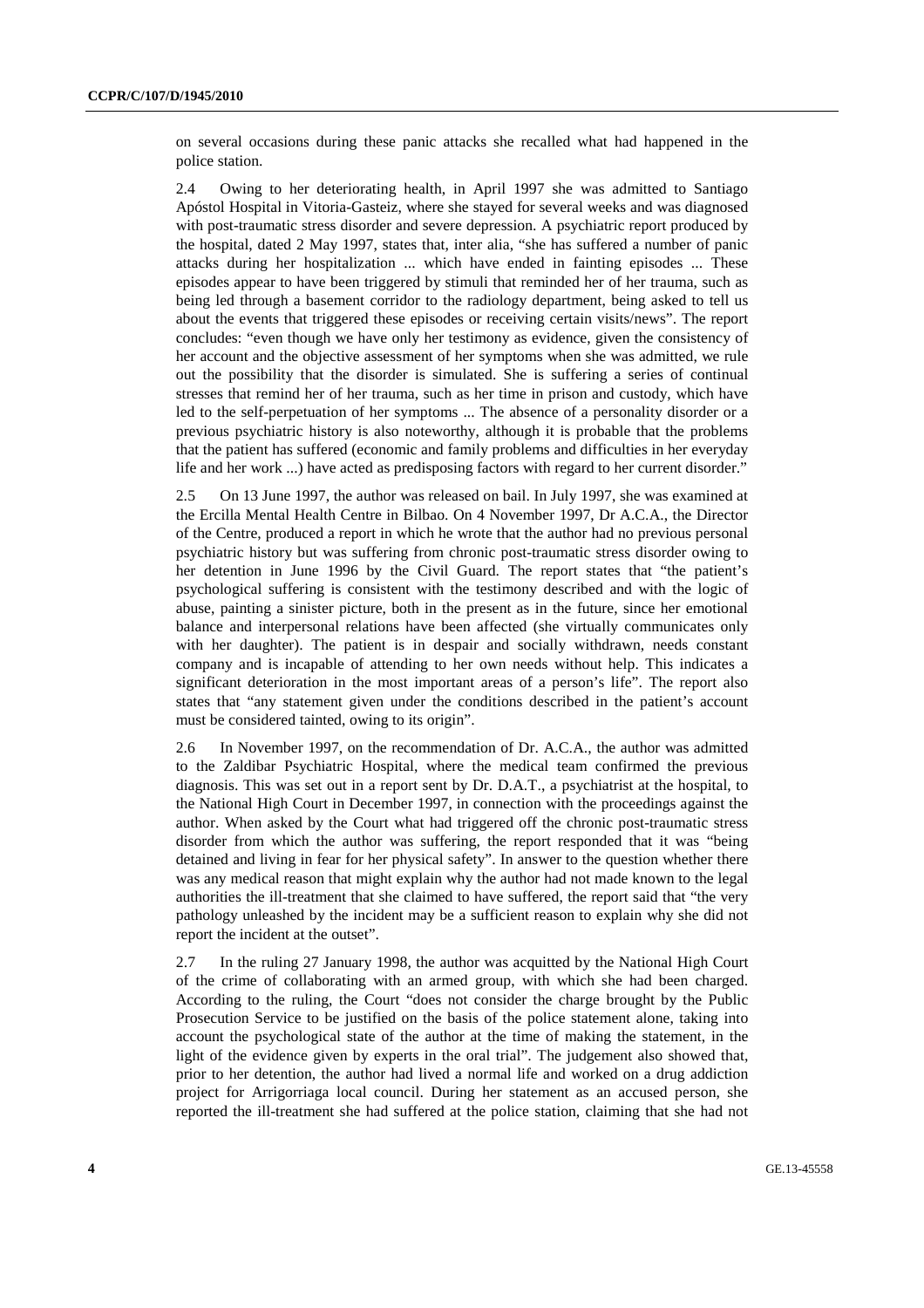reported it before the court for fear of possible reprisals on the part of the same police officers.

2.8 The author stayed in hospital until March 1998, where she continued her psychiatric treatment and psychological therapy. She continues to receive treatment today, the disorder having become chronic. She claims that her state of health remains the same today, she is still unable to work and she suffers constant flashbacks.

2.9 On 18 October 2000, the author lodged a criminal complaint for the crimes of torture and assault against the Civil Guard officers who were allegedly responsible. In the course of the preliminary investigation, a number of pieces of evidence were submitted. The author considers the report produced by the forensic medical examiner of the Forensic Medical Clinic in Bilbao, Dr. G.P.L., submitted on 22 February 2002 by court order, to be of particular relevance. This report states that the author "suffers from post-traumatic stress disorder incidental to having undergone inhuman and degrading treatment, which included physical and psychological violence, during police detention in 1996. In spite of the passage of time, the disorder is still present and active in all its manifestations". The report also states that the author "did not suffer from any psychiatric disorder or personality deviation prior to the detention by the police, which may be related to the disorder exhibited post-detention". Furthermore, it states that "the post-traumatic stress disorder derives from her living through the psychologically traumatic situation described in her claim". In his legal statement, Dr. G.P.L. fully stood by his report. Three other doctors who had treated the author made statements and the reports mentioned above were submitted to the court.

2.10 At the request of the prosecutor, a report was commissioned from a forensic doctor from Madrid, Dr. E.F.R. Without having examined the author, this doctor claimed that he could not confirm what event could have triggered the alleged post-traumatic stress disorder. In July 2002, the author requested that the doctor who had treated her in Zaldibar hospital should be required to make a statement. Although she was the only psychiatrist to have treated the author, she had not been called; and the same applied to the primary care physician and the psychologist who monitored her. However, this request was not granted.

2.11 On 26 August 2002, investigating judge No. 28 of Madrid issued an order to close the case. The order stated that there was no objective information to support the claim that the author had suffered ill-treatment during the hours in which she was detained at Civil Guard headquarters under the authority of the National High Court; that none of the three lawyers who had assisted her during her detention had observed any signs of physical illtreatment, nor had she told them anything about it; and that there was not objective information confirming that such ill-treatment had occurred. It was therefore impossible to establish a causal link with the author's illness.

2.12 The author lodged an application for reconsideration with subsidiary appeal against the order, maintaining that the psychiatric reports were consistent with her statement and were thus prima facie evidence with sufficient substance to continue with proceedings. She also stated that it should be the Provincial High Court that should conduct oral proceedings to determine whether there was sufficient evidence. The application for reconsideration was rejected on 11 October 2002. On 21 May 2003, the Madrid Provincial High Court dismissed her appeal and confirmed the decision. The Court considered that the author's statement and the forensic medical reports did not prove that the ill-treatment that was the subject of her case had taken place. The author points out that the proceedings before the examining court did not require proof to be adduced that she had suffered ill-treatment, since the Criminal Procedure Act requires only the existence of sufficient prima facie evidence to move on to oral proceedings.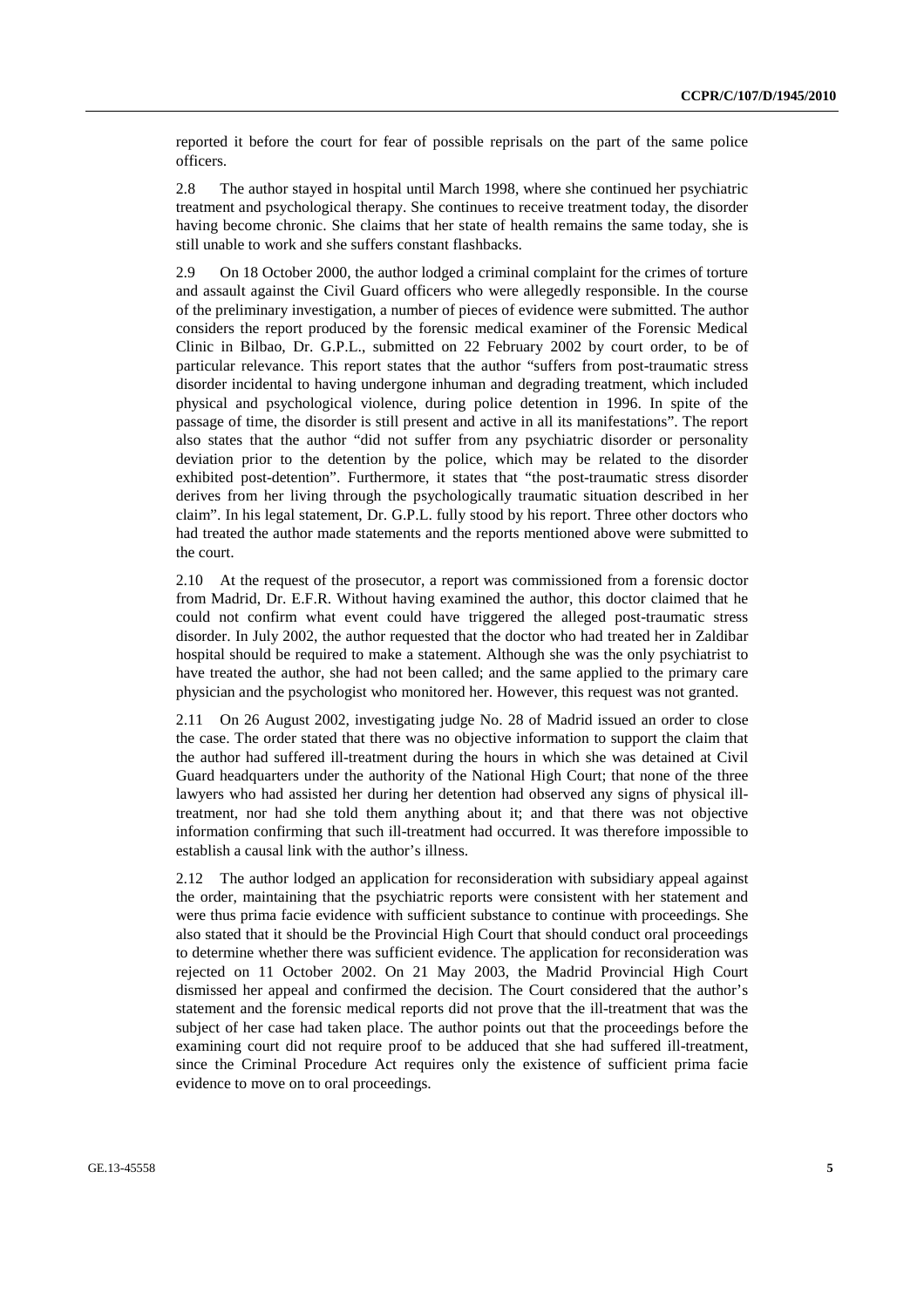2.13 On 23 June, the author lodged an application for reconsideration before the Constitutional Court. In this application, she maintained that her statement, which was consistent and free of contradictions, together with the numerous medical reports certifying chronic post-traumatic stress disorder, provided sufficient evidence to justify oral proceedings in accordance with due process of law, which would have provided an opportunity to clarify the alleged events. On 12 January 2005, the Constitutional Court issued an order dismissing the application for *amparo* on the grounds that it demonstrably lacked content that would justify a decision on its merits.

2.14 On 11 July 2005, the author lodged an application with the European Court of Human Rights, alleging a breach of article 3, independently and in relation to article 1 of the European Convention on Human Rights, for a lack of effective investigation into her claim of torture. On 13 May 2008, the author received a letter from the Court informing her that a committee of three judges had decided to declare the application inadmissible, since they did not find "any appearance of violation of the rights and freedoms guaranteed by the Convention and its Protocols".

2.15 The author claims that the Court based this decision on appearances alone and, in not granting the application, failed to recognize the merits of the case. There is consequently no reason for the present communication not to be reviewed by the Committee.

2.16 The author has provided the Committee with a copy of the medical reports mentioned above and stresses that all the psychiatrists who treated her belong to official bodies (detention centres, the Basque Health Service and medical forensic clinics). None of them were private.

#### **The complaint**

3.1 The author states that the events described constitute a violation of article 10, paragraph 1, of the Covenant, in that she was tortured while held in incommunicado detention on 7, 8 and 9 June 1996. She maintains that if she had not been put into incommunicado detention, the Civil Guard officers would not have acted with the degree of impunity that they did and the events described could have been avoided. Restricting a detainee's right to be assisted by a trusted counsel, which entails the possibility of a private meeting, or at least communicating to the detainee's family that there is such a possibility, creates a sense of depression in the detainee and impunity in the police officers concerned, and gives rise to situations with extremely serious consequences, as in the present case. In this connection, the author recalls the recommendations by the Committee and the special rapporteur on torture and other cruel, inhuman or degrading treatment or punishment that Spain should abolish incommunicado detention.

3.2 The author states that the Spanish courts prevented a fair trial on the acts of torture. In the absence of a conviction, she has not had access to what is claimed to be the material responsibility of the State. Through the present communication, her objective remains the same. Most importantly, she seeks a declaration that she was tortured and, as a result, that she will receive indemnification. She therefore requests that the Committee should declare the incompatibility of incommunicado detention, which is governed by articles 520 bis and 527 of the Criminal Procedure Act, with article 10, paragraph 1, of the Covenant. She maintains that the regime of incommunicado detention constitutes an obstacle to efforts to eradicate torture in Spain.

#### **State party's observations on admissibility**

4.1 On 7 July 2010, the State party submitted its observations on admissibility, maintaining that the communication should be declared inadmissible. It asserts that the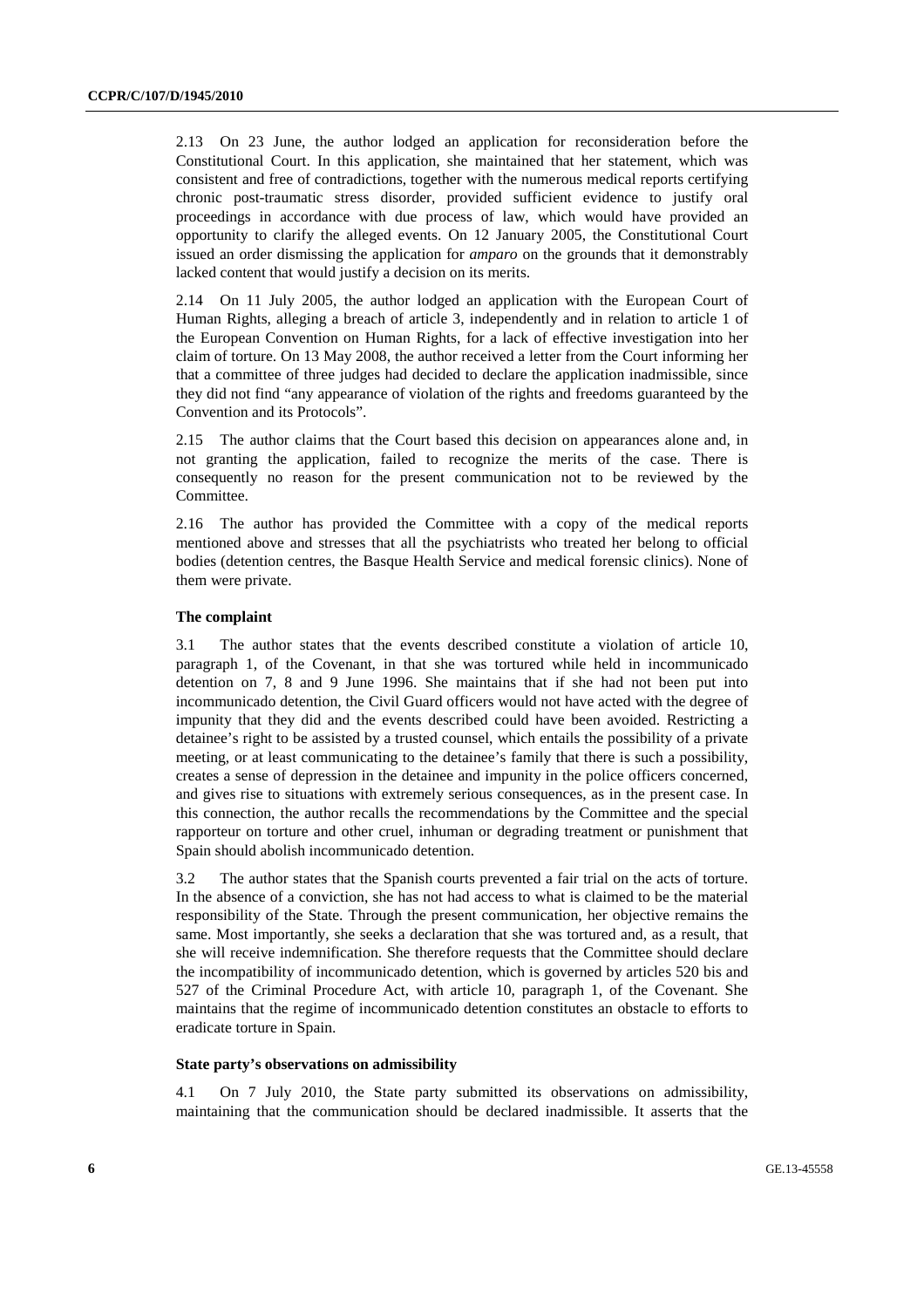author lodged an appeal concerning the same events before the European Court of Human Rights in July 2005, claiming that her rights had been violated under article 3 of the European Convention on Human Rights, both independently and in relation to article 1, owing to the lack of an effective investigation into her complaint by the Spanish courts. The author states that, since the appeal was dismissed, the issue has not been considered by any international court. The State party does not share this view. Even disregarding her appeal and its dismissal, decisions on inadmissibility should, under article 35 of the Convention, be based on the Court's evaluation of the merits ("the appeal is incompatible, with the provisions of the Convention or the Protocols thereto, manifestly ill-founded or an abuse of the right of application"). The rejection of an appeal on the grounds that it is manifestly illfounded concerns not the mere external formalities or the observance of procedural rites but the material substantiation of a claim. Rejection implies a review by the same court and such a review means that the same issue cannot be brought before the Committee. This is the case envisaged in rule  $96$  (e) of the Committee's rules of procedure.<sup>2</sup>

4.2 With regard to the author's request that the Committee should order the State party to redress the damage suffered and declare the regime of incommunicado detention incompatible with the Covenant, domestic remedies have not been exhausted. There are separate channels in place for claiming compensation for damage caused by the actions of the public authorities or by the courts, which are independent and compatible with acquittal on any criminal charges that may have been brought against officials of those bodies. With regard to public administration, this matter is governed by Act No. 30/1992, which extends criminal liability farther than simply the perpetration of offences by officials or employees. Any injury caused by the normal or abnormal functioning of public services confers the right to indemnification. The author's filing of a criminal case did not prevent her prosecuting the State for causing injury, so long as its existence could be proved and there was a causal link with the functioning of public services. Consequently, it concurs with the criterion for inadmissibility provided for under article 96 (f) of the Committee's rules of procedure.

4.3 With regard to the possible non-compliance with the Constitution of procedural norms relating to incommunicado detention, as breaching the prohibition of torture or degrading treatment, the author did not bring the matter before the courts. Consequently, her complaint should be declared inadmissible, in accordance with article 96 (f) of the rules of procedure.

#### **State party's observations on the merits**

5.1 On 28 April 2011, the State submitted its observations on the merits. It points out that, notwithstanding her release in June 1997 and her acquittal in January 1998, the author did not submit a complaint regarding her treatment until 18 October 2000. Subsequently, the order dated 26 August 2002 under which investigating judge No. 28 of Madrid set the case aside states that there is no prima facie evidence to support the assertion that the alleged events took place. Also, it states that none of the lawyers who assisted the author during the course of her detention observed any signs of physical ill-treatment and she herself did not report this, "when it seems logical, in the circumstances, that the victim would have made the ill-treatment known to her lawyer and the investigating judge before whom she appeared; when questioned on the way that she had been treated, she responded only that she had not been hit".

5.2 In the course of the proceedings, a number of inquiries were conducted, in particular medical forensic inquiries. With regard to these, the judge states that, while it is recognized

 $2^2$  See footnote 1 for the text of the reservation.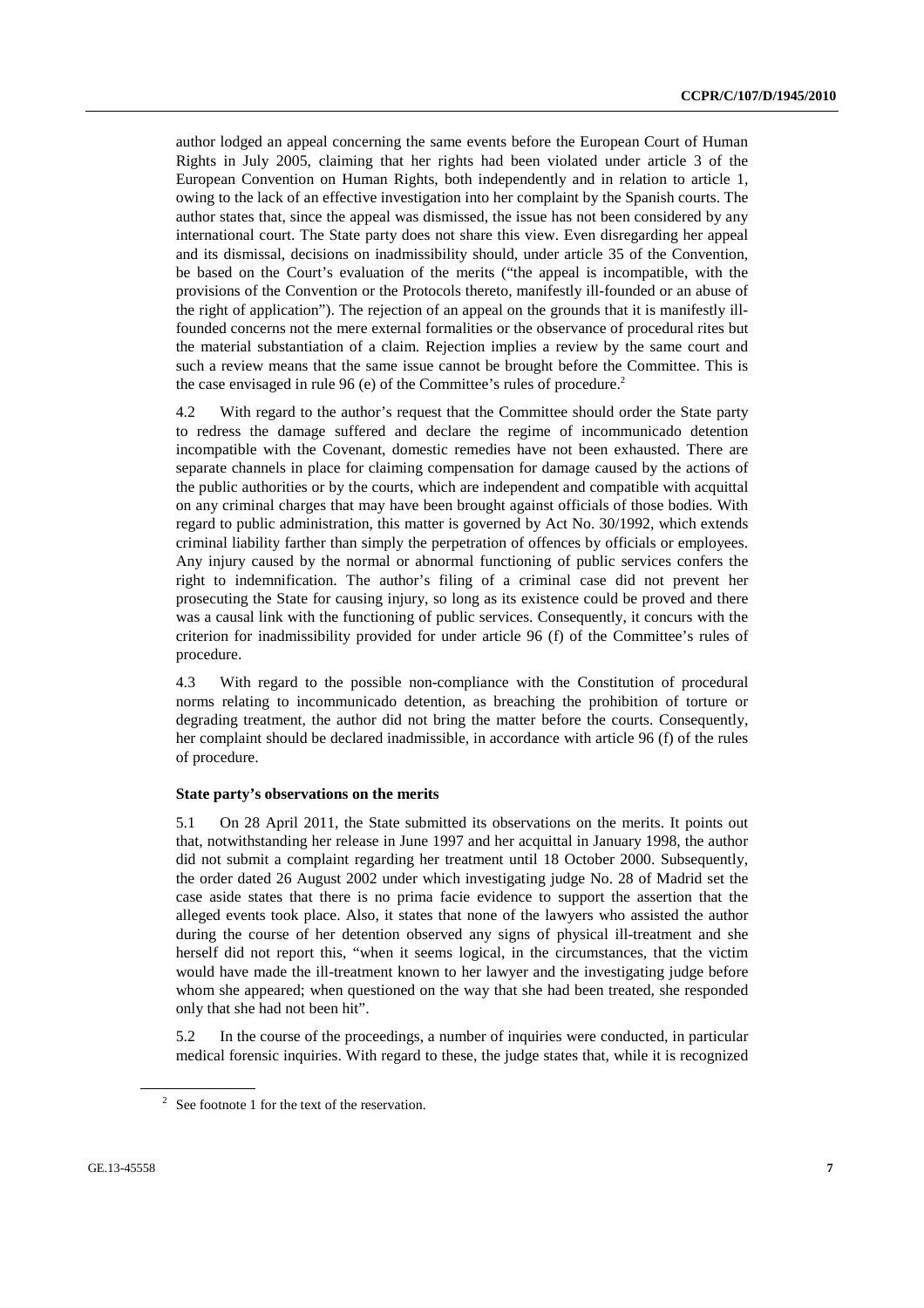that the author suffers from post-traumatic stress disorder following her detention and time in prison, "there is no objective information confirming that she suffered ill-treatment during detention; it is therefore impossible to establish a causal link between ill-treatment and her illness ... The mere fact of detention, in any circumstance — in this case for allegedly belonging to the terrorist group *Euskadi Ta Askatasuna* (ETA) — followed by imprisonment, causes or can cause a person to become unbalanced and develop "a psychological personality disorder." The order, in setting the case aside, does not affect any civil proceedings to obtain the appropriate indemnification for damage and harm that the author may have suffered.

5.3 In its ruling rejecting the appeal, the Madrid Provincial Court concluded that "there is no evidence to suggest a logical and chronological connection between the particular situation alleged to have taken place on or around 14 June 1996 and the medical assistance provided later at the detention centre where the complainant was admitted, because the prison medical services were not informed until 18 June 1996 of the anxiety suffered on the first date, 14 June 1996, although it came to light as a result of her detention". With regard to the application for *amparo*, the Constitutional Court concluded that, in view of the many medical inquiries that had been undertaken, it was not convinced by the arguments put forward by the author regarding the relevance of the evidence that she requested, so it was not included in the Court's final judicial decision.

5.4 Meanwhile, the application to the European Court of Human Rights was deemed inadmissible by the decision of a committee of three judges. This does not represent an unthinking or superficial decision but was made on the basis of a thorough examination of the facts. The letter informing the author of the decision states that the Court "does not observe any appearance of violation of the rights and freedoms guaranteed by the Convention or its Protocols". Furthermore, although the case before the European Court ended on 13 May 2008, the author did not apply to the Committee until November 2009. This, added to the time that has passed since the decision of the Constitutional Court (almost five years) and the fact that the author waited almost three years to report the alleged ill-treatment to the domestic courts, calls into question the seriousness and substance of the present communication.

5.5 The author was arrested and placed in incommunicado detention for a period of just over 72 hours, after which she was detained in prison. From the perspective of article 7 of the Covenant, what is relevant is whether the medical condition observed during detention and pretrial detention over almost 15 months is a normal (although undesirable and unfortunate) consequence of this experience or whether it is the result of having been subjected to ill-treatment. The cause of the disorder was not determined clearly in the course of the legal investigation, despite the fact that numerous medical tests were conducted. Neither is new information included in the present communication that might lead to an alternative conclusion. While some of the medical reports lend credibility to the author's version, others contradict it, or at least, indicate that other possibilities cannot be ruled out. Thus a report by Dr. E.F.R., a psychiatrist at the forensic medical clinic of the Ministry of Justice, produced at the request of investigating judge No. 28, notes that "a causal link between the allegation and the psychologically traumatic experience in question cannot be established, as the information provided by the informant is unsupported by objective data and we are unable to ascertain the truthfulness of this account. ... This posttraumatic stress may be due to multiple life stress factors and this expert cannot, in the light of the available diagnoses, categorically confirm which of them could trigger the alleged post-traumatic stress disorder. ... Detention alone could, in the circumstances and without the need for any ill-treatment, followed by imprisonment, lead to an adaptive disorder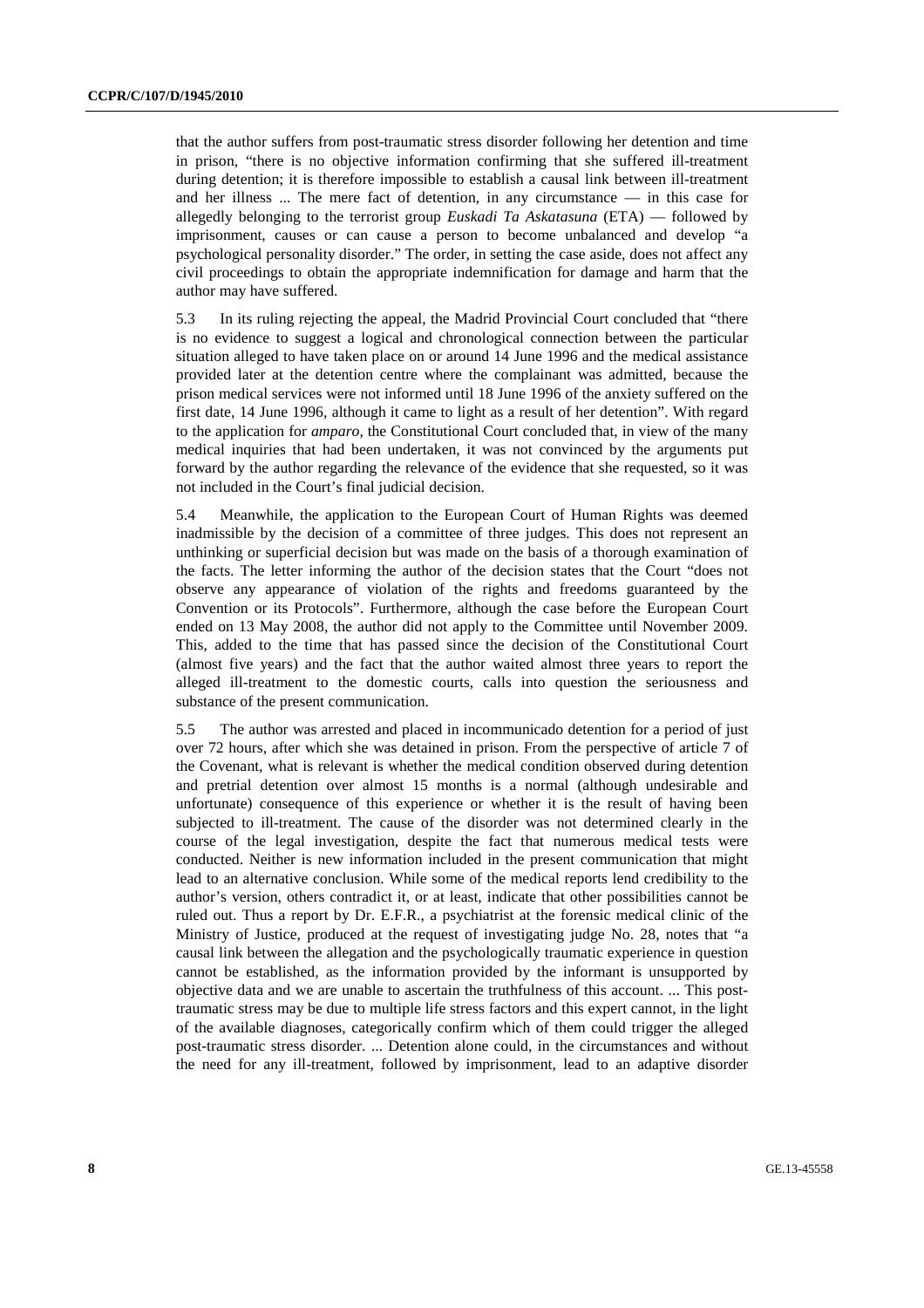exhibiting elements of post-traumatic stress disorder in which her detention, followed by imprisonment, could have acted as life stress factors.<sup>3</sup>

5.6 The claim of torture was submitted almost three years after the events allegedly took place, which objectively makes it difficult to effectively investigate. Nevertheless, the investigation identified all the Civil Guard officers who had had contact with the author. They were questioned; witness statements were taken from all the court-appointed lawyers who had had contact with the author during her detention, and from the forensic doctors who had examined her; and numerous medical reports on the author's state of health were included in the proceedings. These investigations served to prove the existence of a posttraumatic stress disorder. However, all the action taken, such as the taking of statements from independent lawyers who had assisted the author and from the forensic doctor, did not provide any circumstantial evidence that could justify the continuation of criminal proceedings with the opening of an oral trial. Although the theory that the author's disorders were a consequence of her detention and pretrial detention was acknowledged, there is reason to think that they are a consequence of the author's procedural situation and her arraignment on a serious criminal charge and not related to irregularities in her detention and pretrial detention.

5.7 With regard to the author's request for indemnification, the State party considers that this request extends beyond the Committee's mandate to consider individual communications. It reiterates that the author did not attempt to obtain any form of indemnification before the Spanish courts, in spite of the fact that the law provides for a specific procedure for cases of persons held in pretrial detention and later acquitted. There is an impartial system of material responsibility in place, which also includes compensation for moral damage and in which it is not necessary to prove that ill-treatment or torture has occurred.4 Therefore, the author's claim that it is not possible to obtain indemnification without the prior conviction of those responsible for torture is unfounded.

5.8 With regard to the author's complain relating to the incommunicado detention regime, the State party maintains that it is inappropriate to examine, on the basis of an individual communication, a complaint aimed at prompting an abstract, general consideration of whether a domestic legal rule is compatible with the Covenant. Moreover, incommunicado detention, which is regulated by articles 520 bis and 527 of the Criminal Procedure Act, in line with article 10, paragraph 1, of the Covenant. Such detention may be imposed only in specific cases and in a restrictive manner. Its application requires legal authorization in all instances on the basis of a substantiated and reasoned decision, which must be issued in the first 24 hours of detention. It also requires constant and direct monitoring of the detainee's personal situation by the judge who approved the detention, or the investigating judge of the judicial district where the detainee is being held. The only differences from the regular detention regime are: (a) a lawyer is appointed by the court; (b) detainees do not at any time have the right to let family members or anyone else know the reason for their detention or where they are being held in custody; (c) detainees do not have the right to a private interview with the court-appointed lawyer on the conclusion of the inquiry in which they have participated; and (d) the maximum period of detention (72 hours) may be extended by the judge. The question of duration is not significant in the case of the author, since she was arrested on 7 June and had been brought before a court by 11 June.

 $3$  The author provided the Committee with a copy of this report.

<sup>&</sup>lt;sup>4</sup> Art. 294, para. 1 of the Judiciary Organization Act: "Persons who, having undergone pretrial detention, are acquitted on the grounds that no offence has been committed or, on the same grounds, are released by court order shall, if they have suffered harm, be entitled to compensation."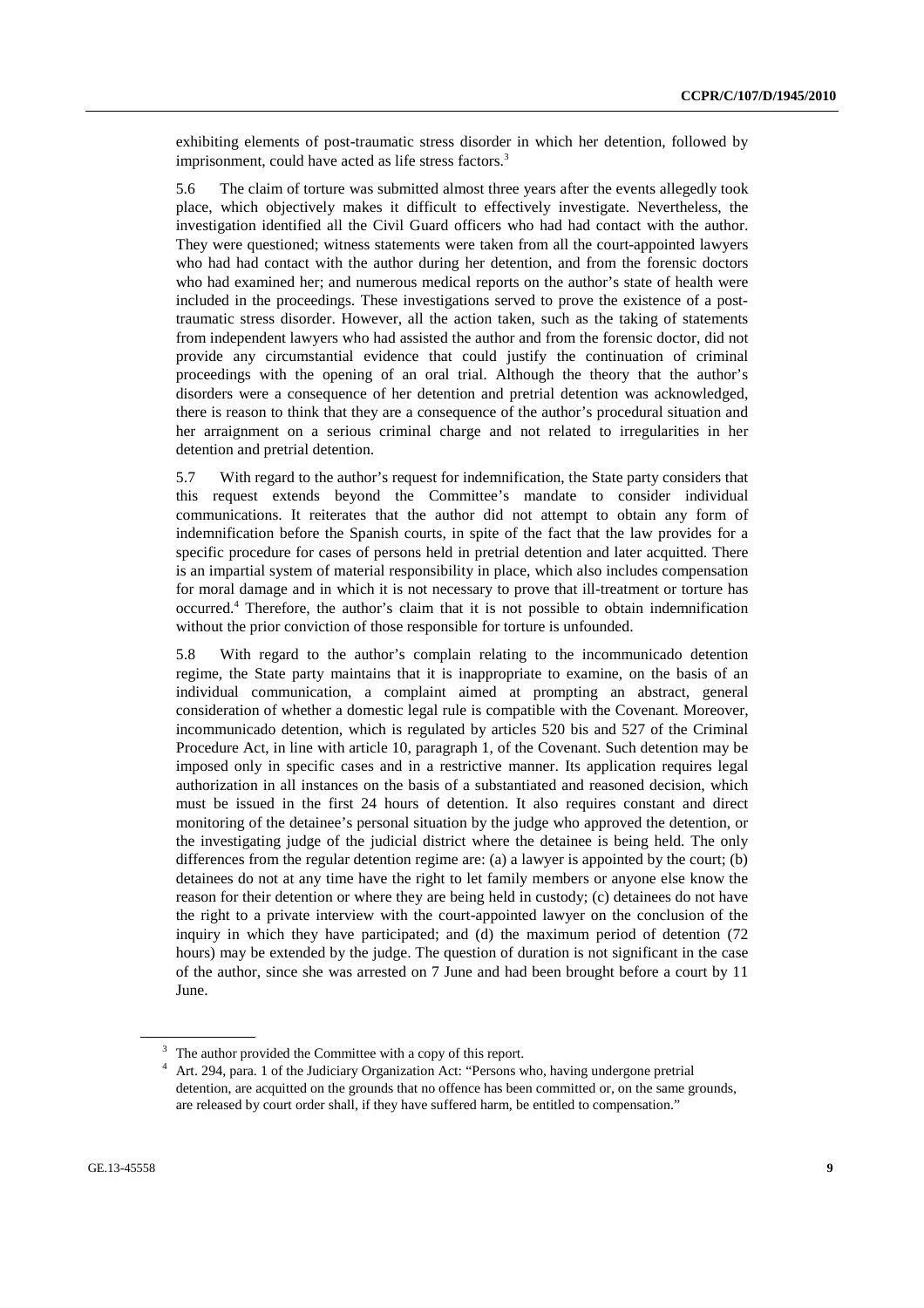5.9 As regards the provision of legal assistance by a court-appointed lawyer rather than by a freely chosen lawyer, the aim is to strike a balance between the prevention of terrorist attacks and the protection of detainees. A court-appointed lawyer is nominated by a professional body independent of the public authorities and must hold special professional qualifications to assist persons held incommunicado, including 10 years of professional experience and proven competence in criminal law. The presence of a lawyer has the purpose of ensuring that detainees' constitutional rights are respected, that they do not suffer coercion or treatment incompatible with their dignity and freedom to testify and that they are given appropriate technical advice on their conduct during questioning, including the option of remaining silent. In any case, detainees' statements to the police lack evidentiary value in themselves. Once the incommunicado period has ended, detainees regain the right to choose their own lawyer.

5.10 The State party asserts that the legal rules applied to the author have since been amended and a general reform of the incommunicado regime is under consideration within the framework of the reform of the Criminal Procedure Act. Thus, a reform of November 2003 allows a person held incommunicado to request to be seen by a second forensic medical examiner appointed by the competent judge or court in order to establish the facts. Neither the judge nor the Government authorities can choose which forensic medical examiner will see a specific detainee; this is the responsibility of the doctor assigned to the court that ordered the detention.

5.11 Several of the six judges in charge of examining terrorist crimes currently allow additional guarantees in the form of recorded police interviews and additional medical supervision. These measures, which are placed on record in accordance with an order issued on 12 December 2006, have been applied to approximately 90 per cent of those detained incommunicado since then. The additional medical supervision entitles detainees to be examined by a doctor of their choice, if they so request, jointly with the forensic medical examiner, who visits the detainee every eight hours or whenever necessary. The medical examiner produces one report and the personal doctor another and both reports are submitted to the judge who will take the detainee's statement.

#### **Author's comments on the State party's observations on the merits**

6.1 On 28 July 2011, the author submitted comments on the State party's observations. With regard to the State party's argument that the author only filed a complaint three years after her release, she states that her counsel sent a letter to the court examining the case against her, in which he detailed her ill-treatment, and that, in the statement that she made before the same court on 7 January 1998, she had confirmed that the contents of that letter were correct. Furthermore, she points out that one of the medical reports that were submitted confirms that the very pathology unleashed by her experiences may be a sufficient reason to explain why she did not report the incident at the outset. Her mental state did not allow her to make the great effort required to lodge a complaint. She did not have the strength to do so until October 2000.

6.2 The author reiterates her disagreement with the statement made in the order dated 26 August 2000, closing the case, that it was impossible to establish a causal link between her possible ill-treatment and her illness. She recalls the reports submitted by independent psychiatrists, one of which, for example, states that "she exhibits a post-traumatic stress disorder incidental to having suffered inhuman and degrading treatment, which included physical and psychological violence, during police detention in 1996". The report also states that "she did not suffer from any psychiatric disorder or personality deviation prior to the police detention that could have had a bearing on the state she exhibited following her detention". The author categorically rejects the statement in the order that her psychological suffering is due simply to her detention.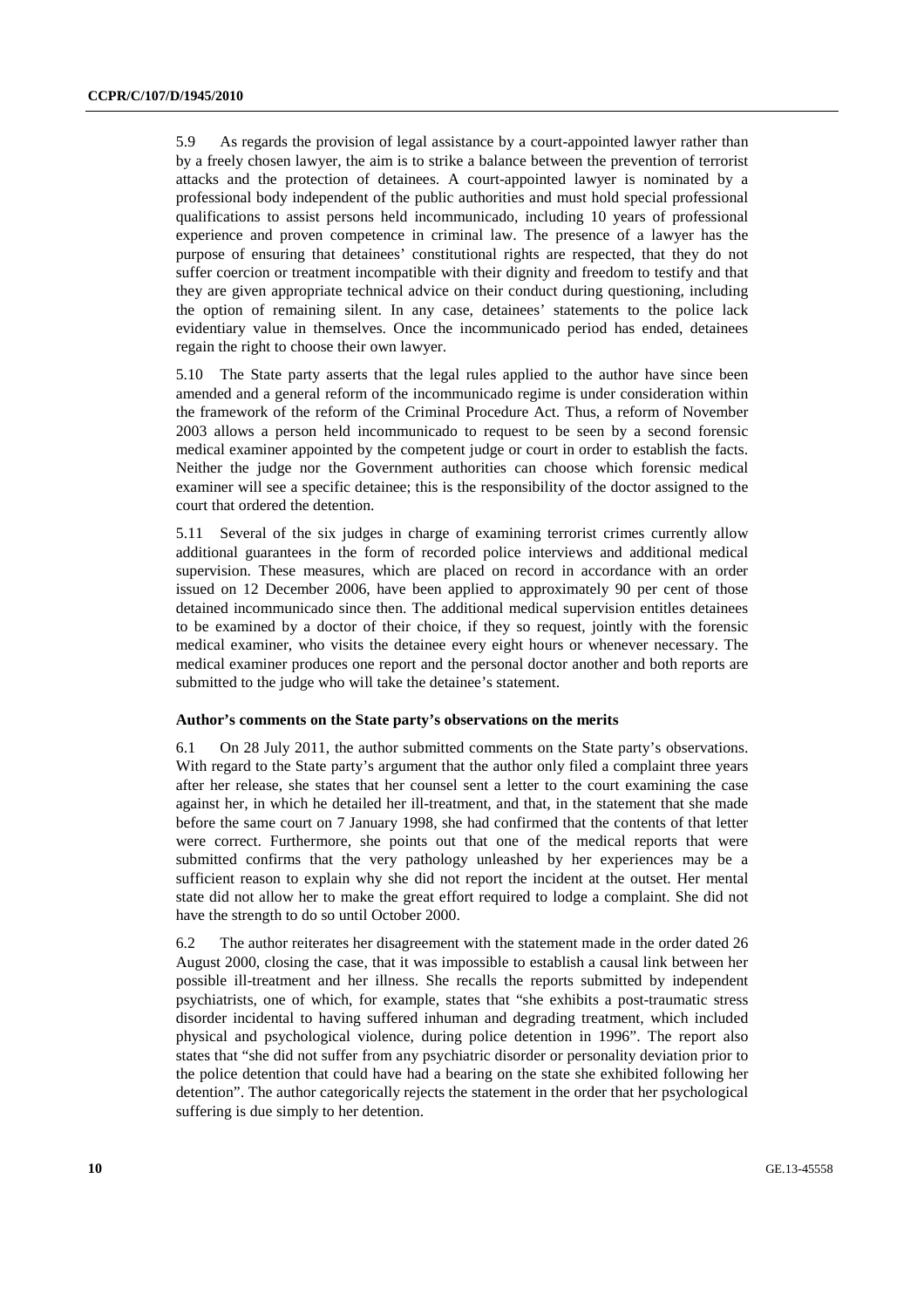6.3 With regard to the application to the European Court of Human Rights, the author states that she filed the application on 11 June 2005 and that the Court took more than three years to reach a decision. The fact that it took just over a year to bring her case before the Committee after she had been notified of the Court's decision was due to the scepticism she felt following the repeated negative decisions obtained up until that point.

6.4 The author points out that all the psychiatrists who have examined her have drawn the same conclusions. The report that the State refers to in order to claim that there was not such unanimity was produced by Dr. E.F.R., who never treated or examined her. With regard to the statements given by the police officers who are alleged to have been taken to court, they refused, in the one appearance before investigating judge No. 28, to answer the questions of the defence counsel, and the prosecution service did not even question them. The prosecution service did not participate in any of the inquiries carried out at the examination stage while the proceedings were going on. The prosecution service also failed to institute proceedings ex officio when, during the case brought against her by the National High Court, the author reported having suffered ill-treatment.

6.5 With regard to the claim for damages, the author says that, if it is recognized that she was tortured, the only way of minimally repairing the harm she has suffered is to pay compensation. Free, specialized medical assistance would also be of great help. She says that she is open to whatever compensation is considered to be appropriate.

6.6 Regarding the compensation procedure referred to by the State, set out in article 294 of the Judiciary Organization Act, the Act requires proof that the offence with which an individual was charged was not committed. However, it is generally impossible to prove a negative, which makes acquittal practically unfeasible.

6.7 As for her application relating to the incommunicado regime, the author claims that this is completely relevant. In spite of the Committee's recommendations, this regime, which is governed by articles 509, 520 bis and 527 of the Criminal Procedure Act, has been neither revoked nor amended. The changes referred to by the State party were made after the events of the present case.

#### **Issues and proceedings before the Committee**

#### *Consideration of admissibility*

7.1 Before considering any claim contained in a communication, the Human Rights Committee must decide, in accordance with rule 93 of its rules of procedure, whether the communication is admissible under the Optional Protocol to the Covenant.

7.2 The Committee observes that the author presented an application on the same events before the European Court of Human Rights. In a letter dated 13 May 2008, the author was informed that a committee of three judges had decided to declare the action inadmissible, since it did not observe any apparent violation of the rights and freedoms guaranteed by the Convention or its Protocols. The Committee recalls that, in ratifying the Optional Protocol, Spain introduced a reservation excluding the competence of the Committee in relation to cases that have been or are being examined under another procedure of international investigation or settlement.

7.3 The Committee recalls its case law relating to article 5, paragraph 2 (a) of the Optional Protocol to the effect that, when the European Court bases a declaration of inadmissibility not solely on procedural grounds but also on reasons that include a certain consideration of the merits of the case, then the same matter should be deemed to have been "examined" within the meaning of the respective reservations to article 5, paragraph 2 (a), of the Optional Protocol; and it must be considered that the European Court has gone well beyond the examination of the purely formal criteria of admissibility when it declares a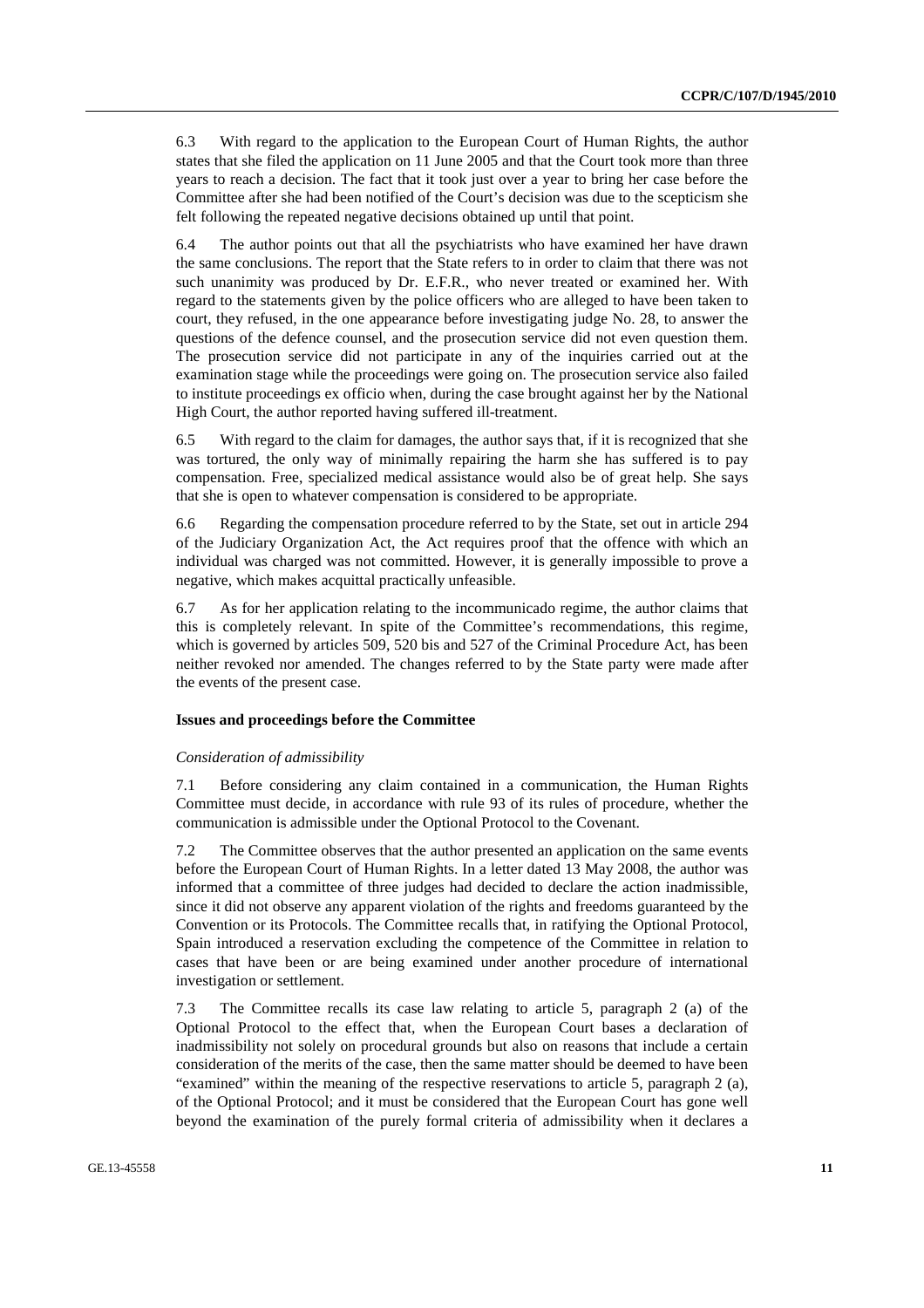case inadmissible because "it does not reveal any violation of the rights and freedoms established in the Convention or its Protocols".<sup>5</sup> However, in the particular circumstances of this case, the limited reasoning contained in the succinct terms of the Court's letter does not allow the Committee to assume that the examination included sufficient consideration of the merits in accordance with the information provided to the Committee by both the author and the State party. Consequently, the Committee considers that there is no obstacle to its examining the present communication under article 5, paragraph 2 (a), of the Optional Protocol.

7.4 The Committee observes that the author initiated criminal proceedings for torture before a court of first instance, filed an appeal with the Provincial Court (*Audiencia Provincial de Madrid*) and an application for *amparo* before the Constitutional Court, all of which were unsuccessful. It therefore considers that domestic remedies have been exhausted. The other admissibility requirements having been met, the Committee declares the communication admissible and proceeds to its examination on the merits.

#### *Consideration of the merits*

8.1 The Human Rights Committee has considered the present communication in the light of all the information made available to it by the parties, as required under article 5, paragraph 1, of the Optional Protocol.

8.2 The author states that she was tortured while being held incommunicado from 7 to 9 June 1996, during which period she did not have the right to be assisted by a lawyer of her choice or to communicate with her family. She maintains that, as a result of the treatment she received, she suffers from chronic post-traumatic stress disorder, which has been diagnosed by several doctors from the public health system, and she continues to require treatment for this. The author also maintains that she did not have access to a fair trial after reporting the events, as the judge closed the case without providing the opportunity for an oral trial, on the grounds that there was no objective information to establish that she had suffered ill-treatment. The State party maintains that the cause of the disorder from which the author suffers was not clearly established by the judicial investigation, in spite of the numerous forensic medical examinations that were carried out, and that the disorder may be a consequence of procedural situation experienced by the author as a result of the action brought against her. The State party also maintains that none of the tests carried out produced sufficient prima facie evidence to continue the criminal proceedings by means of an oral trial.

8.3 The Committee recalls its general comments No. 20  $(1992)^6$  and 21  $(1992)^7$ regarding the relationship between articles 7 and 10, paragraph 1, of the Covenant and considers that the facts alleged by the author, fall within the scope of application of article 7, read independently and in conjunction with article 2, paragraph 3, of the Covenant. The Committee will therefore examine the facts from that perspective and not under article 10, paragraph 1, which is invoked by the author.

<sup>5</sup> Communication No. 944/2000, *Mahabir v. Austria*, decision on inadmissibility of 26 October 2004,

paras. 8.3 and 8.4.<br><sup>6</sup> General comment No. 20 (1992) on the prohibition of torture or other cruel, inhuman or degrading treatment or punishment (art. 7 of the Covenant), *Official Records of the General Assembly, Fortyseventh Session, Supplement No. 40* (A/47/40), annex VI, sect. A. 7

General comment No. 21 (1992) on the humane treatment of persons deprived of their liberty (art. 10 of the Covenenant), *Official Records of the General Assembly, Forty-seventh Session, Supplement No. 40* (A/47/40), annex VI, sect. B.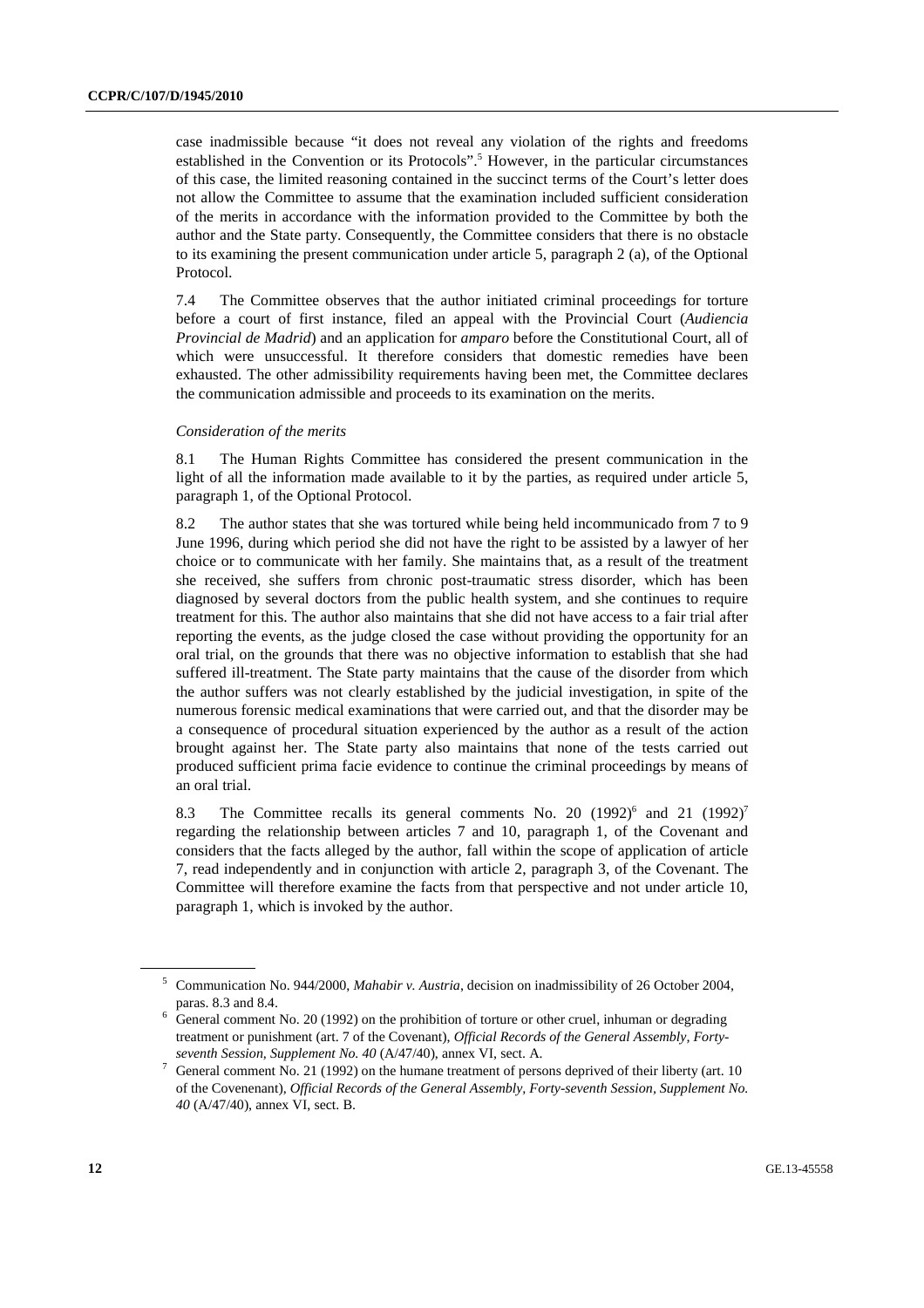8.4 The Committee takes note of the author's detailed and consistent description of the events surrounding her arrest and detention in the Civil Guard Headquarters in Madrid. It also takes note of the medical reports that the author has submitted, in particular the reports from psychiatrists who have treated her and diagnosed the existence of chronic posttraumatic stress disorder, the origin of which is alleged to lie in the events surrounding her detention. According to these reports, her disorder has necessitated periods of hospitalization and prolonged treatment up until the present time. In the face of this evidence, the State party puts its weight behind the report of the psychiatrist from the forensic medical clinic of the Ministry of Justice, produced at the request of investigating judge No. 28, in which he claimed that he could not categorically establish the origin of the disorder solely on the basis of the medical reports referred to above. However, in the Committee's opinion, this report, a copy of which was provided by the author in the framework of the present communication and which was issued without the author having been examined by the doctor concerned, does not constitute sufficient grounds for refuting the medical reports based on the examination and direct treatment of the author. Moreover, it cannot serve to support the conclusion that events did not occur in the way the author describes. The report also maintains that the absence of objective information makes it impossible to establish a causal link between the author's disorder and the events that she describes. This prompts the Committee to address the issue of the investigation of the author's complaint by domestic courts.

8.5 The Committee observes that, in the course of the investigation by investigating judge No. 28, the Civil Guard officers who had dealt with the author, the court-appointed lawyers provided by the State during her incommunicado detention and the forensic medical examiner who examined her at that time were identified and questioned. However, the author claims that the Civil Guard officers, in the sole appearance that they made before a judge, refused to answer questions from the private prosecutor. As for the court-appointed lawyers and the forensic medical examiners, who stated that the author had not complained of ill-treatment, the Committee considers that the reasons given by the author for not informing them of the treatment to which she had been subjected are convincing, especially bearing in mind the vulnerable position in which she found herself as a result of the incommunicado regime. The Committee also observes that, during the course of the author's trial in the National High Court, the author reported the ill-treatment she had suffered while held incommunicado, but no ex officio investigation was carried out.

8.6 The Committee recalls its general comments No. 20  $(1992)^8$  and No. 31  $(2004)^9$  as well as its settled jurisprudence, $10$  according to which complaints alleging a violation of article 7 must be investigated promptly, thoroughly and impartially by the competent authorities and appropriate action must be taken against those found guilty. In the present case, the Committee considers that the closure of the case at the examination stage, which prevented the holding of the oral trial does not meet the requirements or thoroughness that should be applied to all reports of acts of torture, and that the only inquiries conducted at the examination stage were not sufficient to examine the facts with the rigour required by the severity of the author's illness and the reports of the doctors who treated and diagnosed her. Given the difficulty of proving the existence of torture and ill-treatment when these do not leave physical marks, as in the case of the author, the investigation of such acts should

<sup>8</sup> Para. 14.

<sup>&</sup>lt;sup>9</sup> General comment No. 31 (2004) on the nature of the general legal obligation imposed on States parties to the Covenant, *Official Records of the General Assembly, Fifty-ninth Session, Supplement* 

*No. 4*, (A/59/40 (Vol.I)), annex III, para. 18.<br><sup>10</sup> See, for example, communication No. 1829/2008, *Benitez Gamarra v. Paraguay*, Views adopted on 22 Mar. 2012, para. 7.5.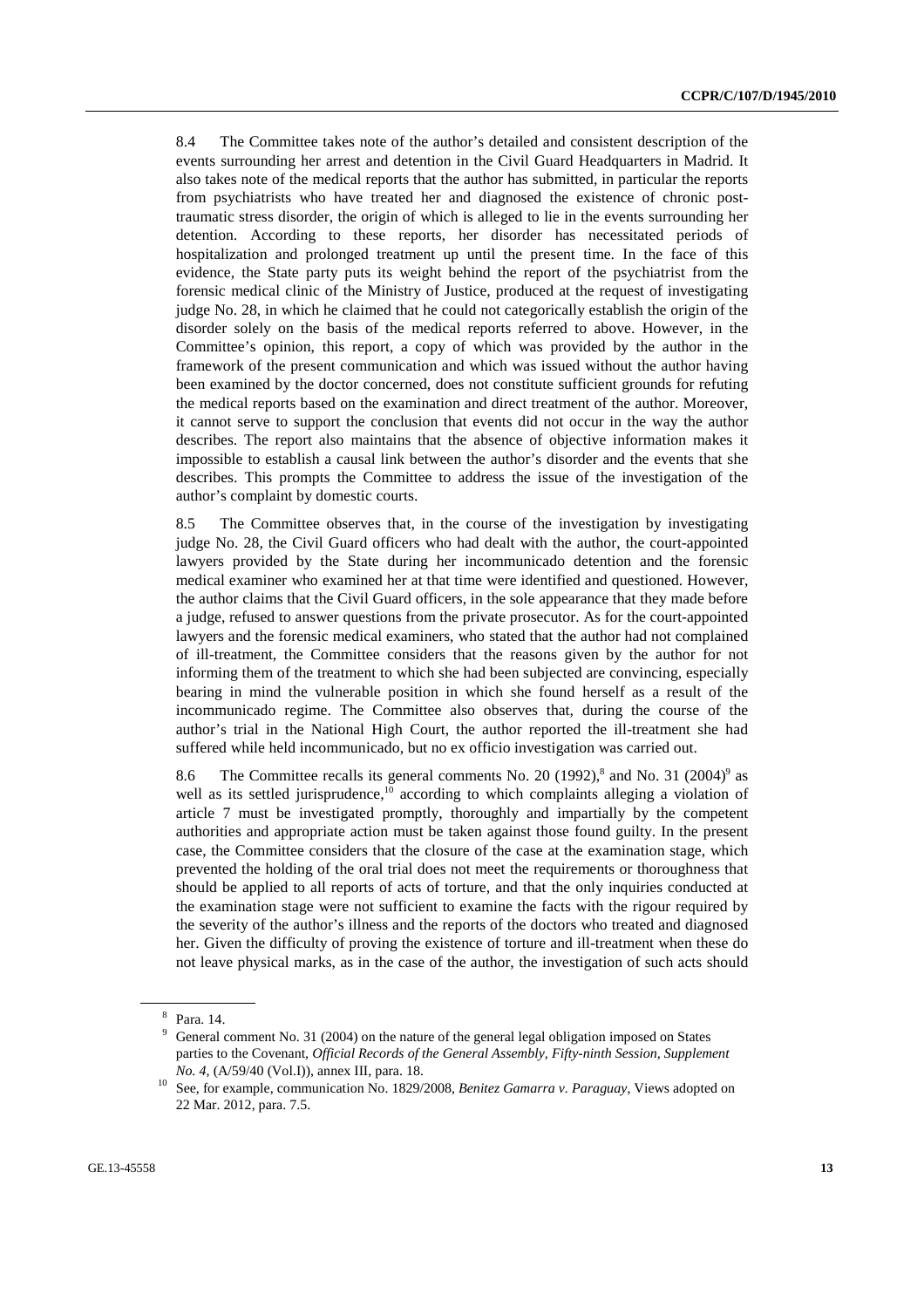be exhaustive. Furthermore, all physical or psychological damage inflicted on a person in detention — and particularly under the incommunicado regime — gives rise to an important presumption of fact, since the burden of proof must not rest on the presumed victim.11 In those circumstances, the Committee considers that the investigation conducted by the domestic courts was not sufficient to guarantee the author her right to an effective remedy and that the facts before it constitute a violation of article 7, read independently and in conjunction with article 2, paragraph 3, of the Covenant.

9. The Human Rights Committee, acting under article 5, paragraph 4, of the Optional Protocol to the International Covenant on Civil and Political Rights, is of the view that the facts before it disclose a violation of article 7 of the Covenant, read independently and in conjunction with article 2, paragraph 3, of the Covenant.

10. In accordance with article 2, paragraph 3 (a), of the Covenant, the State party is under an obligation to provide the author with an effective remedy which should include: (a) an impartial, effective and thorough investigation of the facts and the prosecution and punishment of those responsible; (b) full reparation, including appropriate compensation; (c) provision of free, specialized medical assistance. The State party is also under an obligation to prevent similar violations in the future. In that connection, it recalls the recommendation issued to the State party on the occasion of the Committee's consideration of the fifth periodic report that it should take the necessary measures, including legislative ones, to definitively put an end to the practice of incommunicado detention and to guarantee that all detainees have the right to freely choose a lawyer who can be consulted in complete confidentiality and who can be present at interrogations.<sup>12</sup>

11. Bearing in mind that, by becoming a party to the Optional Protocol, the State party has recognized the competence of the Committee to determine whether or not there has been a violation of the Covenant and that, pursuant to article 2 of the Covenant, the State party has undertaken to ensure to all individuals within its territory or subject to its jurisdiction the rights recognized in the Covenant, the Committee wishes to receive from the State party, within 180 days, information about the measures taken to give effect to the Committee's Views. The State party is also requested to publish the present Views and ensure that they are widely disseminated.

[Adopted in English, French and Spanish, the Spanish text being the original version. Subsequently to be issued also in Arabic, Chinese and Russian as part of the Committee's annual report to the General Assembly.]

<sup>&</sup>lt;sup>11</sup> European Court of Human Rights, application No. 40351/05, *Beristain Ukar v. Spain*, judgement of 8

March 2011, para. 39. 12 Concluding observations of the Human Rights Committee on the fifth periodic report of Spain, (CCPR/C/ESP/CO/5), para. 14.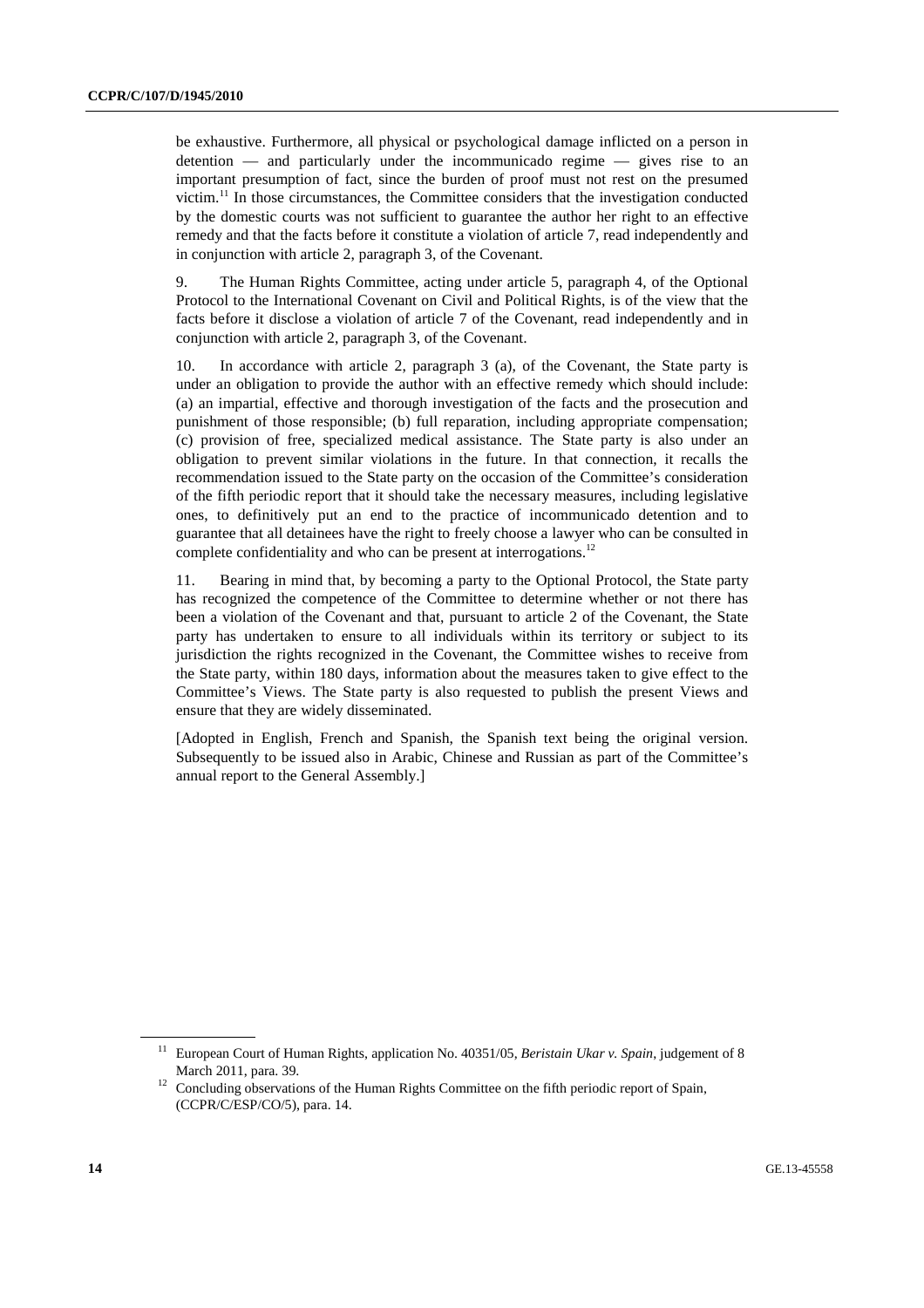# **Appendix**

## **Individual opinion of Committee members Ms. Anja Seibert-Fohr, Mr. Yuji Iwasawa, Ms. Iulia Antoanella Motoc, Mr. Gerald L. Neuman, Mr. Yuval Shany and Mr. Konstantine Vardzelashvili (dissenting)**

 We are unable to agree with the admissibility decision rendered by the Committee in this case for the following reasons. When the Spanish Government acceded to the Optional Protocol to the International Covenant on Civil and Political Rights, it did so "on the understanding that the provisions of article 5, paragraph 2, of that Protocol mean that the Human Rights Committee shall not consider any communication from an individual unless it has ascertained that the same matter has not been or is not being examined under another procedure of international investigation or settlement".

 According to the Committee's established jurisprudence relating to article 5, paragraph 2 (a) of the Optional Protocol, this condition is not fulfilled if a case has been dismissed only on procedural grounds.<sup>a</sup> However, when the European Court of Human Rights has based a declaration of inadmissibility not solely on procedural grounds but also on reasons that include "a certain consideration of the merits of the case", then, according to the Committee's jurisprudence, a matter should be deemed to have been "examined" within the meaning of the reservation to article 5, paragraph 2 (a) of the Optional Protocol.<sup>b</sup> The Committee has recognized that "even limited consideration of the merits" of a case constitutes an examination within the meaning of the respective reservation. $\epsilon$  The matter is considered to be the same if the contents of the European Convention, as interpreted by the European Court of Human Rights, are sufficiently proximate to the protection afforded under the Covenant.

 We see no reason to depart from this long-standing interpretation in the case before us. The European Court based its inadmissibility decision on the argument that it did not find "any appearance of violation of the rights and freedoms guaranteed by the Convention and its Protocols." We fail to see how this could be interpreted other than as an even limited consideration of the merits. Indeed, the Committee has found in previous cases that the European Court should be considered as having gone beyond the examination of purely procedural admissibility criteria when declaring an application inadmissible on these grounds.<sup>d</sup>

 The author of the communication had the choice between submitting this case either to the European Court of Human Rights or to the Human Rights Committee. Once she had lodged an application with the European Court of Human Rights alleging a breach of article 3, independently and in relation to article 1 of the European Convention, which was subsequently declared inadmissible for the lack of an apparent violation of the rights and

<sup>&</sup>lt;sup>a</sup> Communication No. 716/1996, *Pauger v. Austria*, Views adopted on 30 April 1999, para. 6.4. **b** Communication No. 1306/2005, *Jacía Piuger Esmándas y. Spain* Decision on admissibility or

Communication No. 1396/2005, *Jesús Rivera Fernández v. Spain*, Decision on admissibility of 28 October 2005, para. 6.2.

Communication No. 944/2000, *Mahabir v. Austria*, Decision on admissibility of 26 October 2004, para. 8.3.

Communications No. 744/1997, *Linderholm v. Croatia*, Decision on admissibility of 27 July 1999, paras. 3 and 4.2; No. 944/2000 (footnote c above), para. 8.3; and No. 1396/2005 (footnote b above), para. 6.2.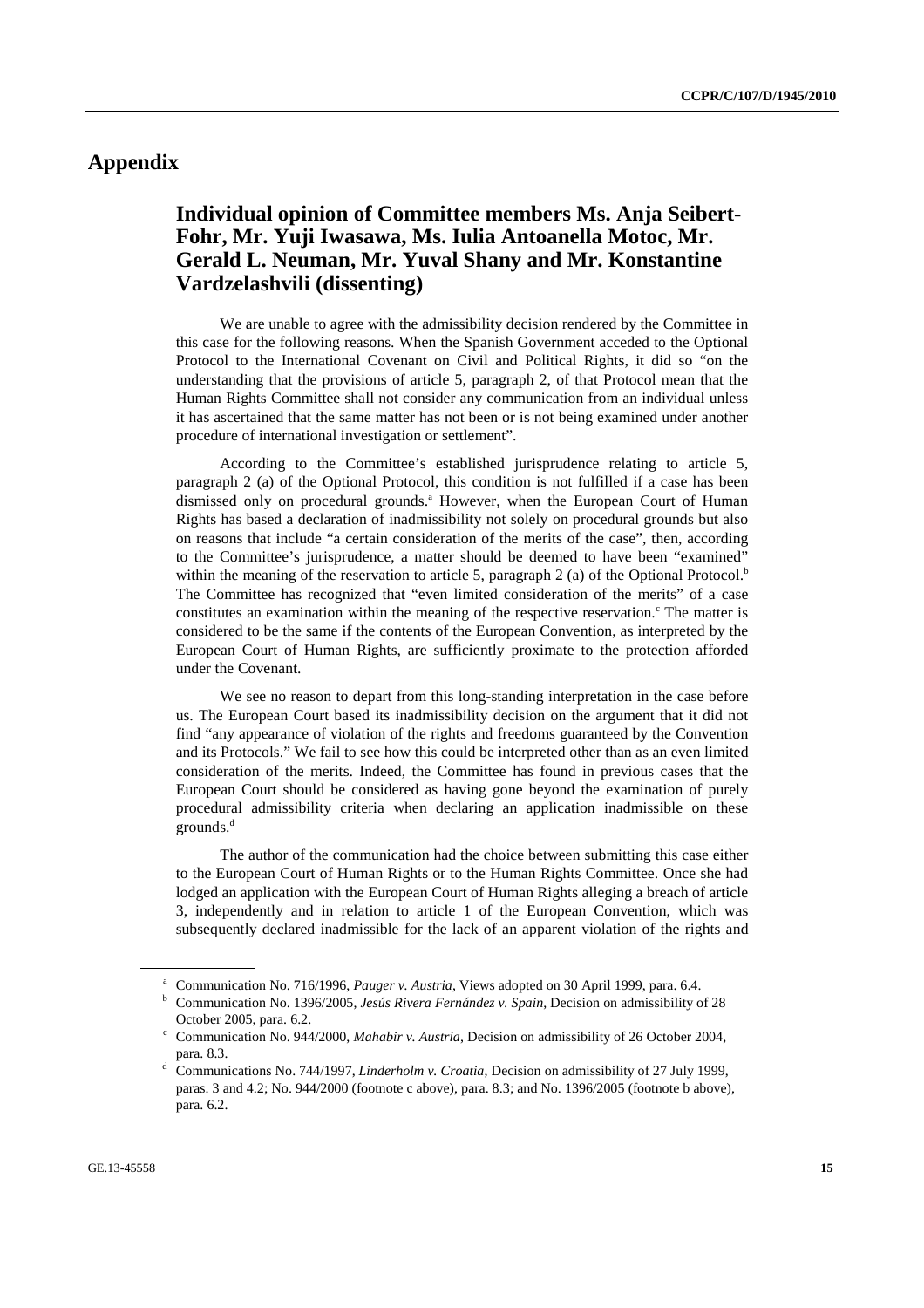freedoms guaranteed by the Convention, the matter has been "examined under another procedure of international investigation" pursuant to the reservation cited above. It is not for the Human Rights Committee to assess whether the examination of a case has been sufficiently careful under a procedure which enforces a norm affording an equivalent level of protection to that provided by article 7 of the Covenant, and which was invoked unsuccessfully by the author of a communication before the matter was brought to the Committee.

[Done in English, French and Spanish, the English text being the original version. Subsequently to be issued also in Arabic, Chinese and Russian as part of the Committee's annual report to the General Assembly.]